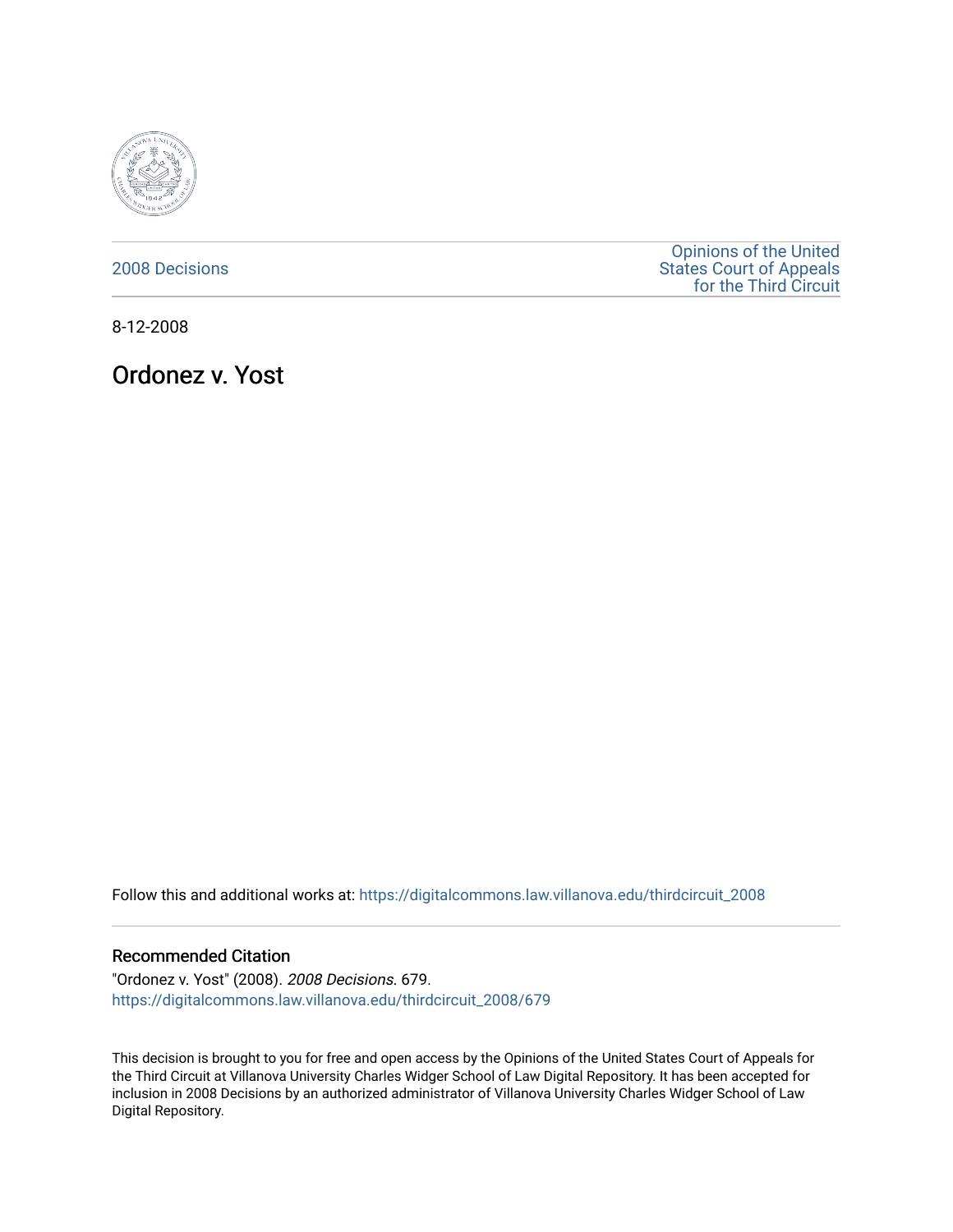### **NOT PRECEDENTIAL**

# UNITED STATES COURT OF APPEALS FOR THE THIRD CIRCUIT

\_\_\_\_\_\_\_\_\_\_\_

No. 06-4286

## MIGUEL ORDONEZ,

Appellant

v.

JOHN YOST, Warden, FCI Loretto; JACK HERON, Assistant Warden, FCI Loretto; DANIEL J. LEONARD, MD., Clinical Director, FCI Loretto; JEFFREY G. TRIMBATH, PA-C, Health Services Administrator, FCI Loretto; UNKNOWN MEMBERS OF THE UTILIZATION REVIEW COMMITTEE

\_\_\_\_\_\_\_\_\_\_\_\_\_\_\_\_\_\_\_\_\_\_\_\_\_\_\_\_\_\_\_\_\_\_\_\_

On Appeal from the United States District Court for the Western District of Pennsylvania (D.C. No. 03-cv-00169) District Judge: Honorable Kim R. Gibson

\_\_\_\_\_\_\_\_\_\_\_\_\_\_\_\_\_\_\_\_\_\_\_\_\_\_\_\_\_\_\_\_\_\_\_\_

Submitted Pursuant to Third Circuit LAR 34.1(a) July 25, 2008

Before: AMBRO, FUENTES and FISHER, Circuit Judges.

(Filed: August 12, 2008 ) \_\_\_\_\_\_\_\_\_\_\_

# OPINION \_\_\_\_\_\_\_\_\_\_\_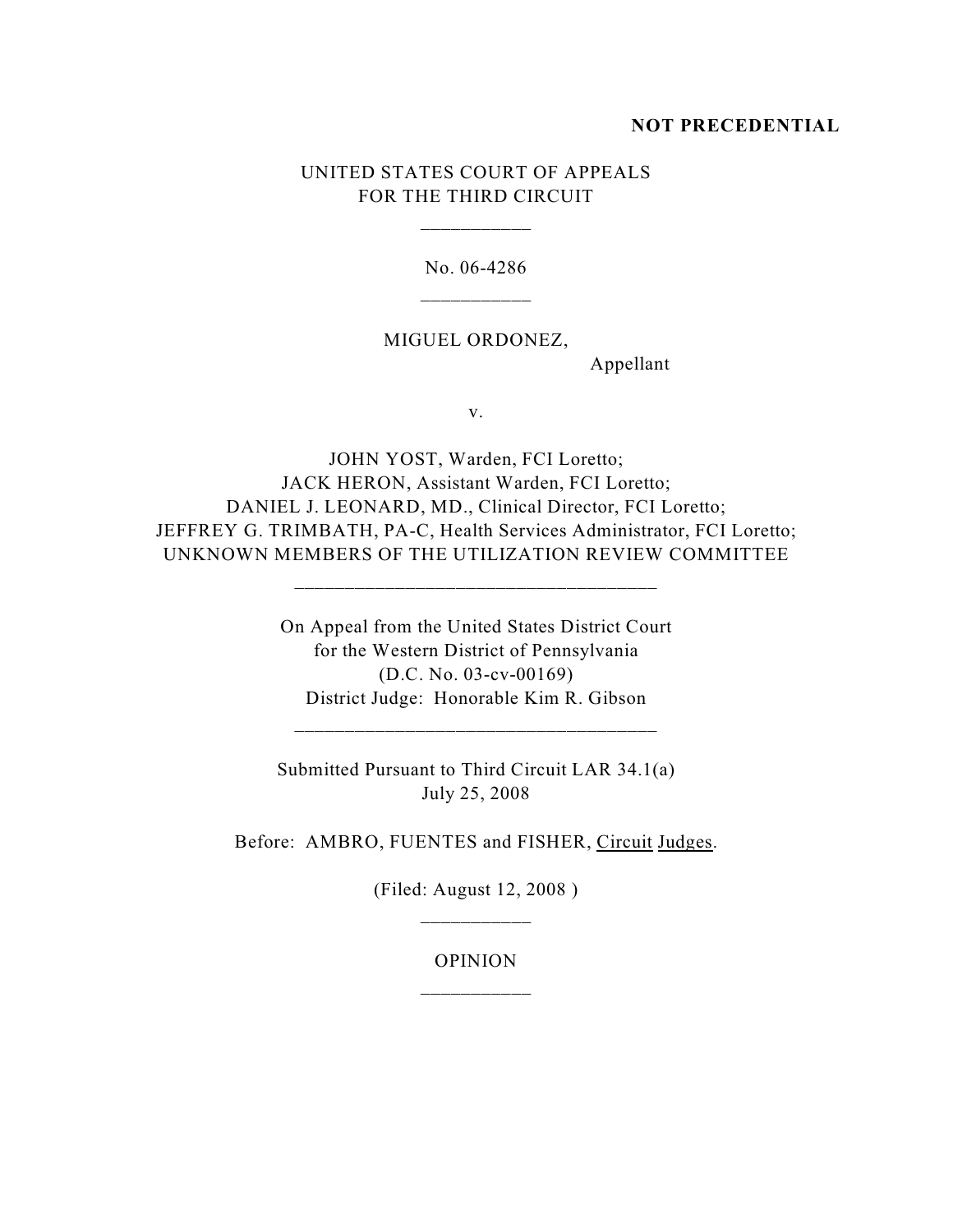#### PER CURIAM

Appellant, Miguel Ordonez, proceeding pro se, appeals from the District Court's order granting Appellees' motion to dismiss, in part, and granting Appellees' motion for summary judgment, in part. For the reasons that follow, we will affirm.

In March 1999, Appellant, Miguel Ordonez, suffered a knee injury while confined at the Federal Correctional Complex at Coleman, Florida ("FCC-Coleman"). Health officials at FCC-Coleman evaluated Appellant's knee by way of an X-ray, MRI, and consultation with an orthopedic physician. The MRI revealed tears of the medial and lateral menisci in his left knee. Appellant alleges that the reviewing doctors at FCC-Coleman recommended corrective knee surgery. Before the surgery could be scheduled, Appellant was transferred to the Federal Correctional Institution at Loretto, Pennsylvania ("FCI-Loretto"). A request for a consultation with an orthopedic surgeon was submitted to FCI-Loretto's Utilization Review Committee ("U.R.C."), but was denied. Instead, Appellant has been provided with a knee brace and Motrin.

After unsuccessfully pursuing administrative relief, Appellant filed an action in the District Court pursuant to Bivens v. Six Unknown Named Agents of the Federal Bureau of Narcotics, 403 U.S. 388 (1971). The District Court dismissed the action for failure to state a claim upon which relief may be granted pursuant to 28 U.S.C. §§ 1915(e)(2)(B) and 1915A. Appellant appealed. We vacated the District Court's order and remanded the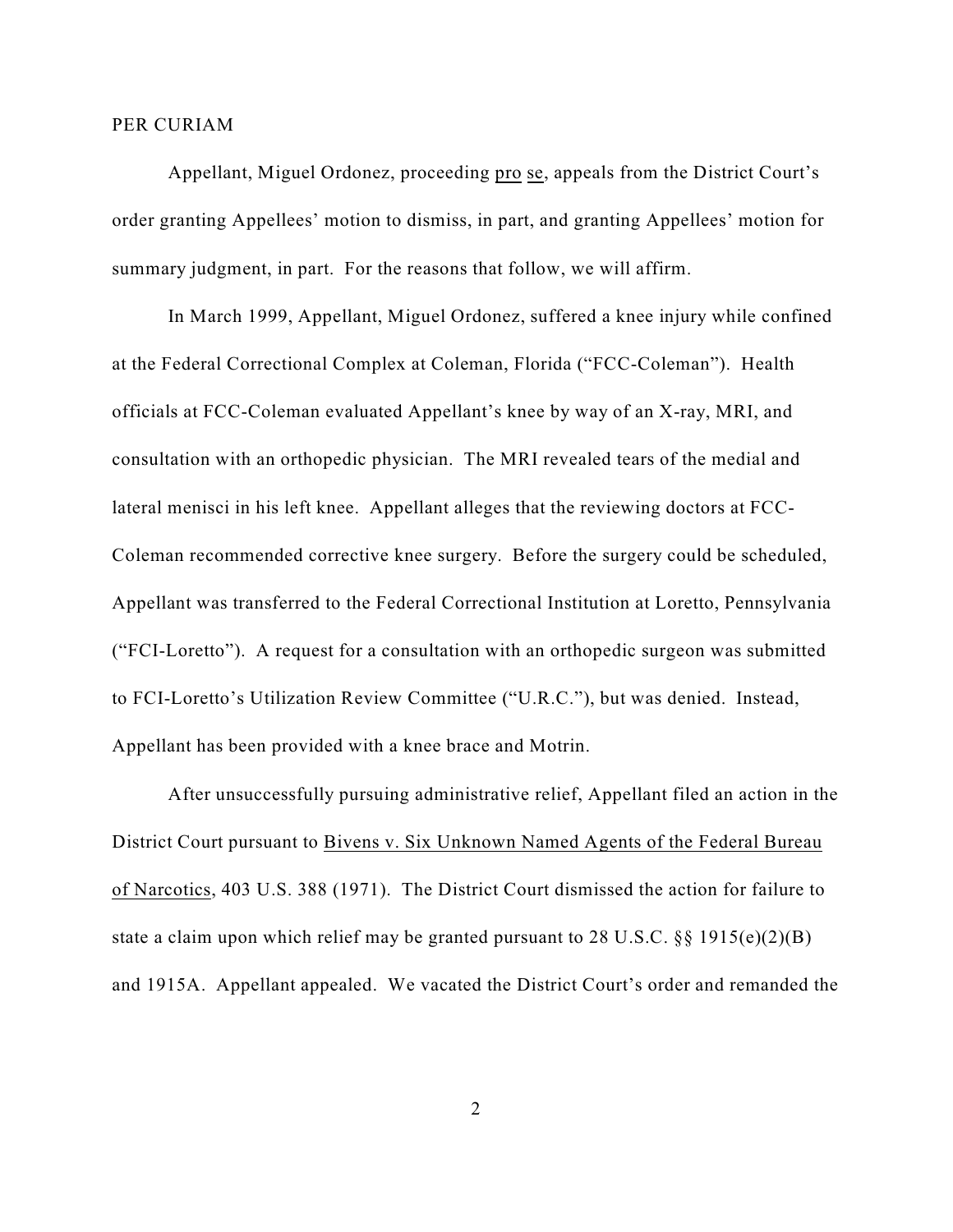action, holding that Appellant's complaint was sufficient to survive  $\S 1915(e)(2)(B)$ analysis. (C.A. No. 03-4080.)

On remand, Appellant filed an amended complaint. In response, Appellees filed a motion to dismiss, or, in the alternative, a motion for summary judgment. The Magistrate Judge recommended granting the motion to dismiss as to Appellee Yost and Appellee Heron, and recommended granting the summary judgment motion as to the remaining defendants. The District Court issued a memorandum order, adopting the recommendation and disposing of the matter. Appellant appeals.

We have jurisdiction over this appeal pursuant to 28 U.S.C. § 1291. We exercise plenary review over the District Court's dismissal pursuant to Fed. R. Civ. P. 12(b)(6). Kost v. Kozakiewicz, 1 F.3d 176, 183 (3d Cir. 1993). We "accept all factual allegations in the complaint as true and give the pleader the benefit of all reasonable inferences that can be fairly drawn therefrom." Id. Our review of the District Court's order granting summary judgment is also plenary. Kreimer v. Bureau of Police for Town of Morristown, 958 F.2d 1242, 1250 (3d Cir.1992). Summary judgment may be granted only where "there is no genuine issue as to any material fact and . . . the movant is entitled to a judgment as a matter of law." Fed. R. Civ. P. 56(c).

Appellees' motion in the District Court was titled "motion to dismiss, or, in the alternative, a motion for summary judgment." The District Court did not give Appellant notice that it was considering the motion for summary judgment. We have held that it is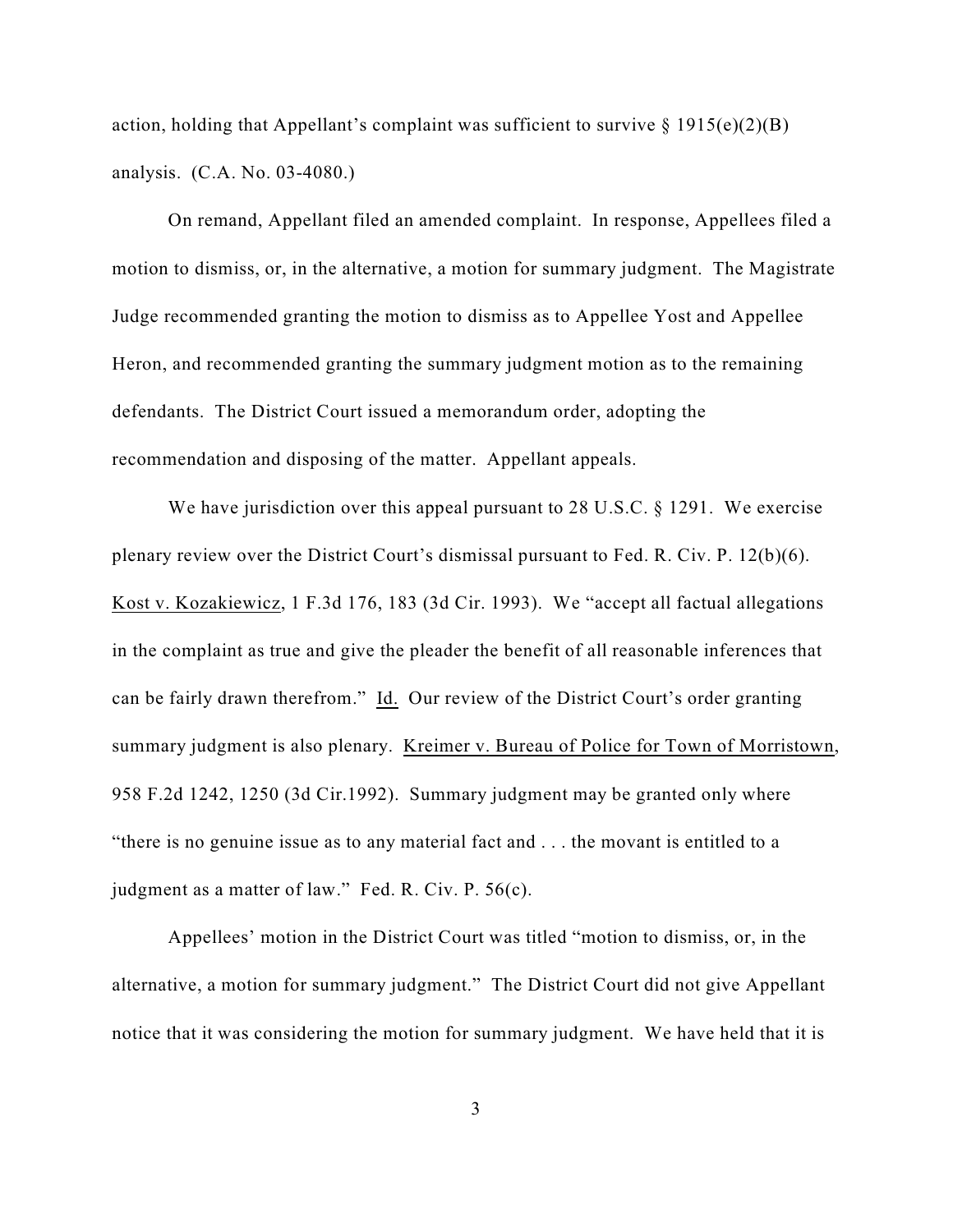reversible error for a district court to convert a motion under Fed. R. Civ. P. 12(b)(6) into a motion for summary judgment without proper notice to the parties. See Castle v. Cohen, 840 F.2d 173, 179-80 (3d Cir. 1988); Davis Elliott Int'l, Inc. v. Pan Am. Container Corp., 705 F.2d 705, 706-08 (3d Cir. 1983); Crown Cent. Petroleum Corp. v. Waldman, 634 F.2d 127, 129 (3d Cir. 1980); Bryson v. Brand Insulations, Inc., 621 F.2d 556, 559 (3d Cir. 1980). In Appellant's response to the motion, however, he addressed it as both a motion to dismiss and a motion for summary judgment.<sup>1</sup> He also attached an affidavit to the response; accordingly, Appellant was aware that the motion could be treated as a summary judgment motion and was not prejudiced by the District Court's failure to provide formal notice. In his response, Appellant failed to produce any evidence showing Appellees' decision to treat his knee by non-surgical means was medically inappropriate. Appellant also failed to produce any evidence showing that the Appellees' decision to treat his injury by non-surgical means was motivated by non-

 ${}^{1}$ Appellant filed two motions for extension of time to file his response. Instead of granting or denying Appellant's motions, the Magistrate Judge waited until beyond the date that Appellant had requested for the extension, filed the Report and Recommendation and denied Appellant's motions as moot. Appellant then filed his response. The Magistrate Judge entered an order stating that he had reviewed Appellant's untimely brief and that his Report and Recommendation remained unchanged. The District Court's order refers to Appellant's brief. Accordingly, the District Court properly considered Appellant's brief prior to rendering its decision.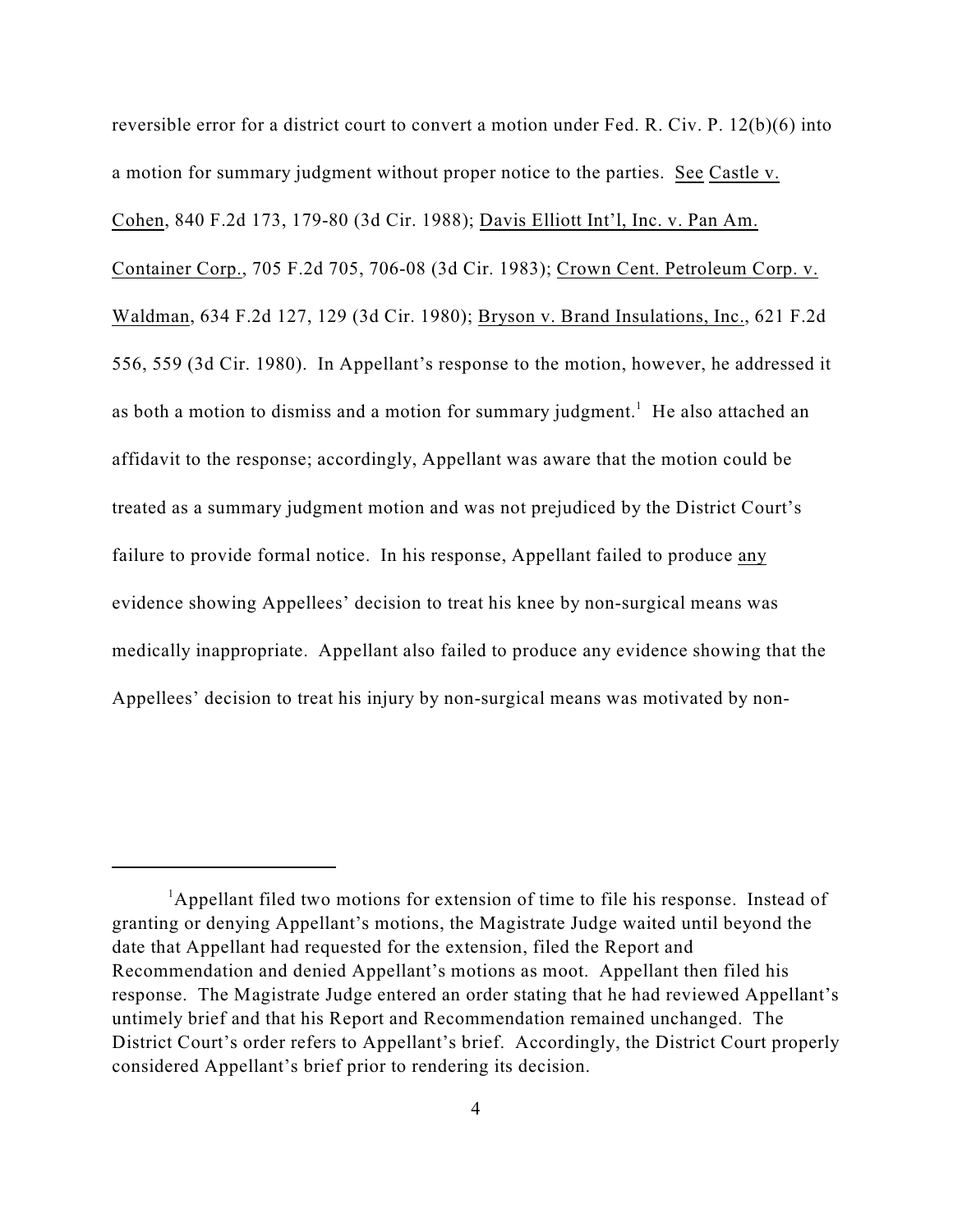medical reasons.<sup>2</sup> Accordingly, the District Court properly granted the motion for summary judgment.

Furthermore, although the District Court arguably erred in granting Appellees' motion to dismiss, we will nonetheless affirm. Appellant's complaint alleged that, as members of the U.R.C., Yost and Heron were part of the decision-making unit that determined his medical care. Additionally, Appellant asserted that the decision to deny him surgery was influenced by monetary concerns. We have held that deliberate indifference is proven if necessary medical treatment is delayed for non-medical reasons. Monmouth County Corr. Inst. Inmates v. Lanzaro, 834 F.2d 326, 346 (3d Cir. 1987). Although Appellant's complaint arguably states a claim for relief, the District Court could have treated Appellees' motion as one for summary judgment, particularly because Appellant responded to it as such and the record is complete. As stated previously, Appellant has failed to produce any evidence showing that the Appellees' decision to treat his injury by non-surgical means was motivated by non-medical reasons or that nonsurgical treatment was medically inappropriate. Appellee Yost and Appellee Heron are therefore entitled to summary judgment.

Finally, we briefly note that Appellant's complaint alleges that Appellees violated the Equal Protection Clause and the Due Process Clause by failing to recommend surgery

<sup>&</sup>lt;sup>2</sup>Appellees assert that surgery is unnecessary in light of Appellant's apparent ability to engage in sports activities (per his own request to engage in those activities), as well as his noncompliance with his treatment plan (failing to wear the knee brace).